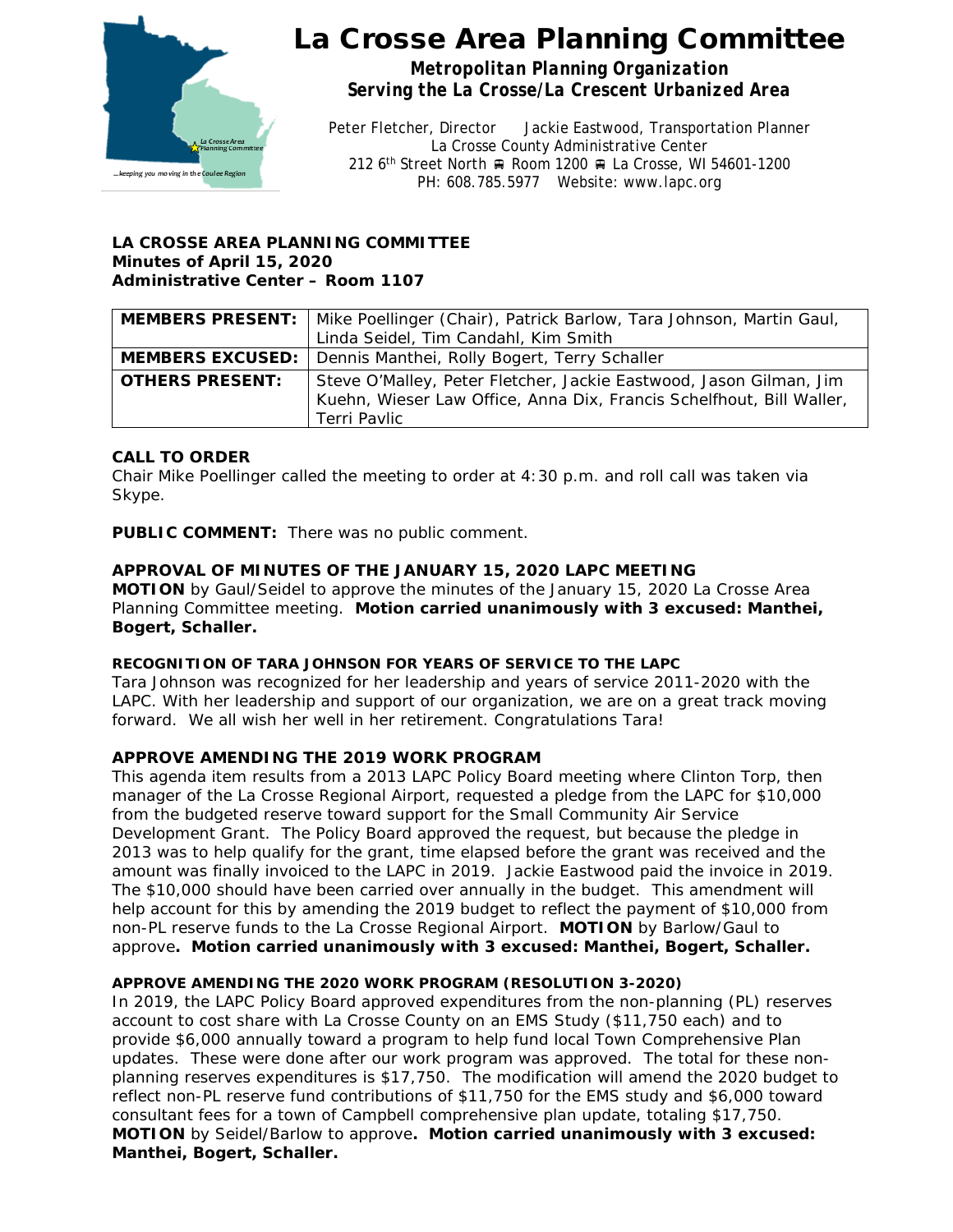

# La Crosse Area Planning Committee

*Metropolitan Planning Organization Serving the La Crosse/La Crescent Urbanized Area*

Peter Fletcher, Director Jackie Eastwood, Transportation Planner La Crosse County Administrative Center 212 6<sup>th</sup> Street North A Room 1200 R La Crosse, WI 54601-1200 PH: 608.785.5977 Website: www.lapc.org

### **APPROVE AMENDING THE 2020-2023 TRANSPORTATION IMPROVEMENT PROGRAM (RESOLUTION 4-2020)**

Since the adoption of the Transportation Improvement Program (TIP) Program in September 2019, several amendments have been approved to add new projects and to modify listed projects. This TIP amendment includes the addition of one preservation project, one reconstruction project and one transit project:

- USH 53, City of LA Crosse, Third & Fourth Streets (Cass St to  $2^{nd}$  St), pavement replacement, design anticipated in 2020, construction anticipated in 2026-2027 with actual construction in 2027-2028.
- CTH B, Town of Campbell City of La Crosse (Clinton St to Lakeshore Dr), reconstruct, 100% locally funded design, obligated in 2020, potential BUILD-TIGER grant or STBG project for construction
- Three medium bus replacement vehicles

## **MOTION** by Gaul/Seidel to approve. **Motion carried unanimously with 3 excused: Manthei, Bogert, Schaller.**

# **APPROVE TRANSPORTATION ALTERNATIVES PROGRAM RANKING RECOMMENDATIONS**

Wisconsin Transportation Alternative Program (TAP) Grants which fund walking and biking trails, sidewalks, SRTS projects, etc. are available on a two-year cycle. Five grant applications for projects within the MPO planning area were received. WISDOT requires a project application ranking from the MPO. The following five applications were received and reviewed by CTAT (Committee on Transit and Active Transportation) in early March. The rankings are as follows:

- 1. Safe Routes to School non-infrastructure, La Crosse County \$345,000
- 2. Wagon Wheel Trail, City of La Crosse \$874,000
- 3. Avon St. Greenway, City of La Crosse \$660,000
- 4. Onalaska Connector Trail, La Crosse County \$680,000
- 5. La Crosse River Bridge, La Crosse County \$830,000

## **MOTION** by Barlow/Candahl to approve. **Motion carried unanimously with 3 excused: Manthei, Bogert, Schaller.**

#### **LA CROSSE SEWER SERVICE AREA MANAGEMENT PLAN AMENDMENT – LA CRESCENT (NO ACTION REQUIRED)**

The City of La Crescent is requesting an amendment to the La Crosse Sewer Service Area Management Plan. Specifically, the City of La Crescent is requesting that the Apple Blossom Point Development, 77.4 acres, and the Stoney Point Development, 85.0 acres be removed and that the Horse Track Meadows Development, 68.9 acres be added to the La Crosse Sewer Service Area Water Quality Management Plan. Both the City of La Crosse and the City of La Crescent are in agreement of the amendment. No action is required by the LAPC. The La Crosse Sewer Service Area Water Quality Management Plan requires the LAPC to review the request and provide the opportunity for comments from member communities.

The La Crosse Area Sewer Committee (LACS) has the local approval authority and is made up of the City of La Crosse, City of Onalaska, City of La Crescent, Town of Campbell and Town of Shelby. The LASC will meet in the near future via conference call to consider the amendment request. Possible dates for this meeting will be sent out to LASC members.